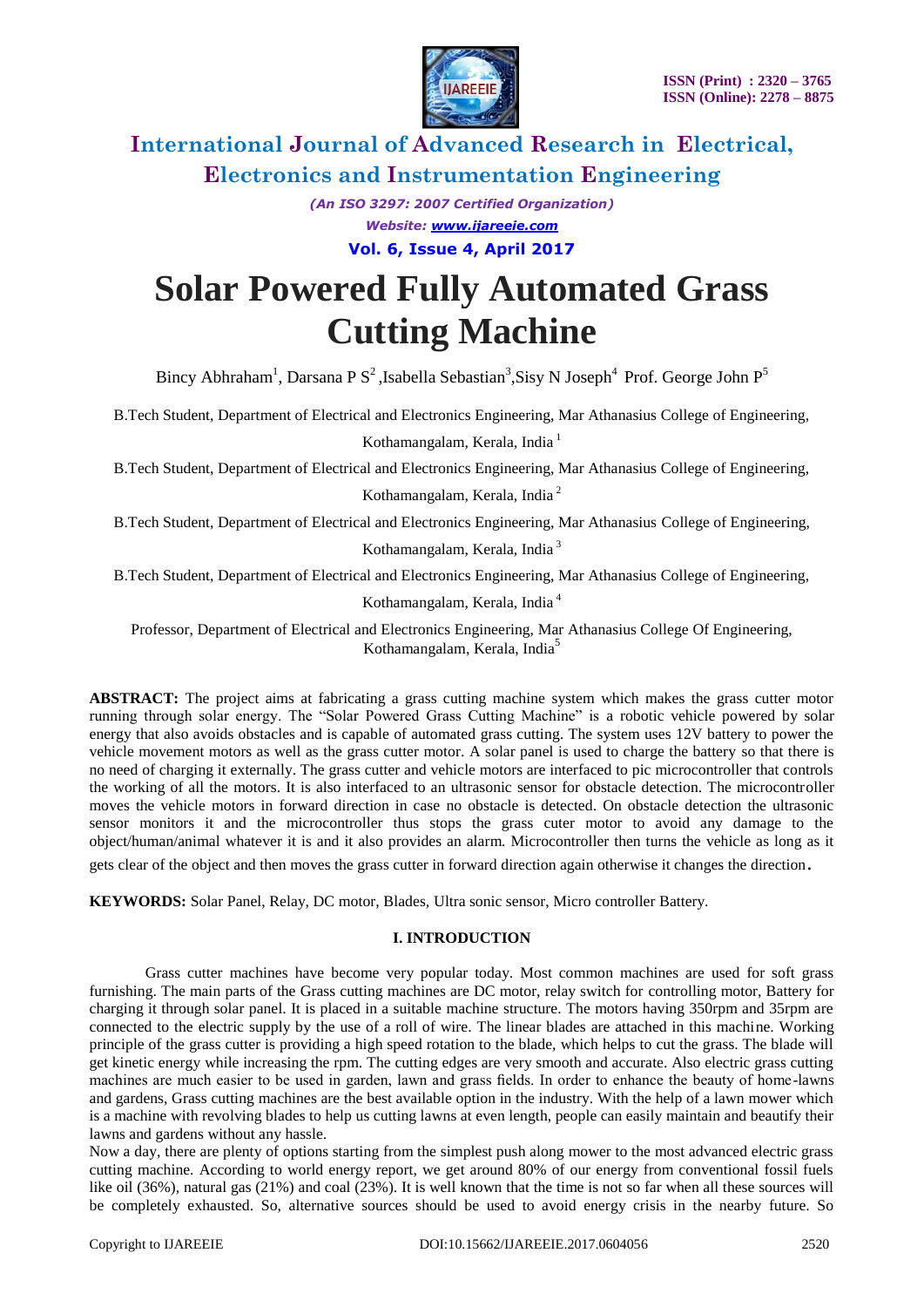

*(An ISO 3297: 2007 Certified Organization)*

*Website: [www.ijareeie.com](http://www.ijareeie.com/)*

### **Vol. 6, Issue 4, April 2017**

introduce solar energy for the machine process to work. A solar panel is a large flat rectangle. The cells, each of which is about the size of an adults palm, are usually octagonal and colored bluish black. Just like the cells in a battery, the cells in a solar panel are designed to generate electricity; but where a battery cells make electricity from chemicals, a solar panel cells generate power by capturing sunlight instead. Solar grass cutter have no moving parts and hence require little maintenance and work quite satisfactorily without any focusing device. It does not cause any environmental pollution like the fossil fuels and nuclear power. Solar cells last a longer time and have low running costs.

#### **II. RELATED WORK**

**Sivarao, T.J.S.Anand, Hambali, Minhat, Faizul[1]** presented a review of researches done on the subject of automated tractor. An autonomous tractor is a vehicle that can operate without or with minimal human control, selfpropelled and guided automatically along a desired path. The benefits from such a system are useful for agriculture industry by reducing labour cost and time, as well as improving output efficiency by eliminating human errors. Many researches and inventions have been made, with the results ranging from successful, encouraging to some that are impractical for commercial implementation for certain reasons. These implements include sensor, global navigation satellite system, machine vision, laser triangulation, ultrasonic transmitter and geomagnetic controller, as well as actuator and servo motor.

**Pratik Patil, Ashwini Bhosale, Prof. Sheetal Jagtap[2]** described about an automatic lawn cutter that will help the user to cut the grass in their lawn with less efforts. The different sensors are used it will detect and avoid objects and humans while mowing. The main objective of this automatic lawn cutter is that the user can specify the area that is to be mown and also the height of grass as per there requirement by using the keypad. This design contains a microcontroller like ATmega 16,multiple sensors, LCD Display, Keypad.

**Ernest L. Hall[3]** another example of an autonomous lawn cutting system is called the Weed Eater developed by the Weed Eater Corporation. The system is a solar powered emission free mower that harnesses enough power to operate itself. The robot is equipped with 34 iridescent solar cells embedded on top of the systems platform and has the capability of handling properties up to 13,500 sq-ft. The system operates on the same principle as the Lawn Ranger except it uses a cable beneath the surface of a persons lawn. The mower uses this wire along with its sensors to allow the robot to maneuver around while keeping the system on track. The mower will continue to operate as long as the mower has energy, from the sun. The robot is equipped with a flexible bu mper that when activated backs the mower up and continues the robot on a different path. It has the advantage of cutting grass in the form of a mulch so that the use of a grass catcher or raking is not required.

### **III. PROPOSED METHODOLOGY**

We design "Solar Powered Grass Cutting Machine" using LCD Display and Keypad." in which rechargeable battery used for automatic purpose which is main objective of our grass cutter, also uses 3 DC motor of 5v and for cutting we use 12v and high torque DC motor. The Fig (3.1) shows the block diagram of an "Solar Powered Grass Cutting Machine".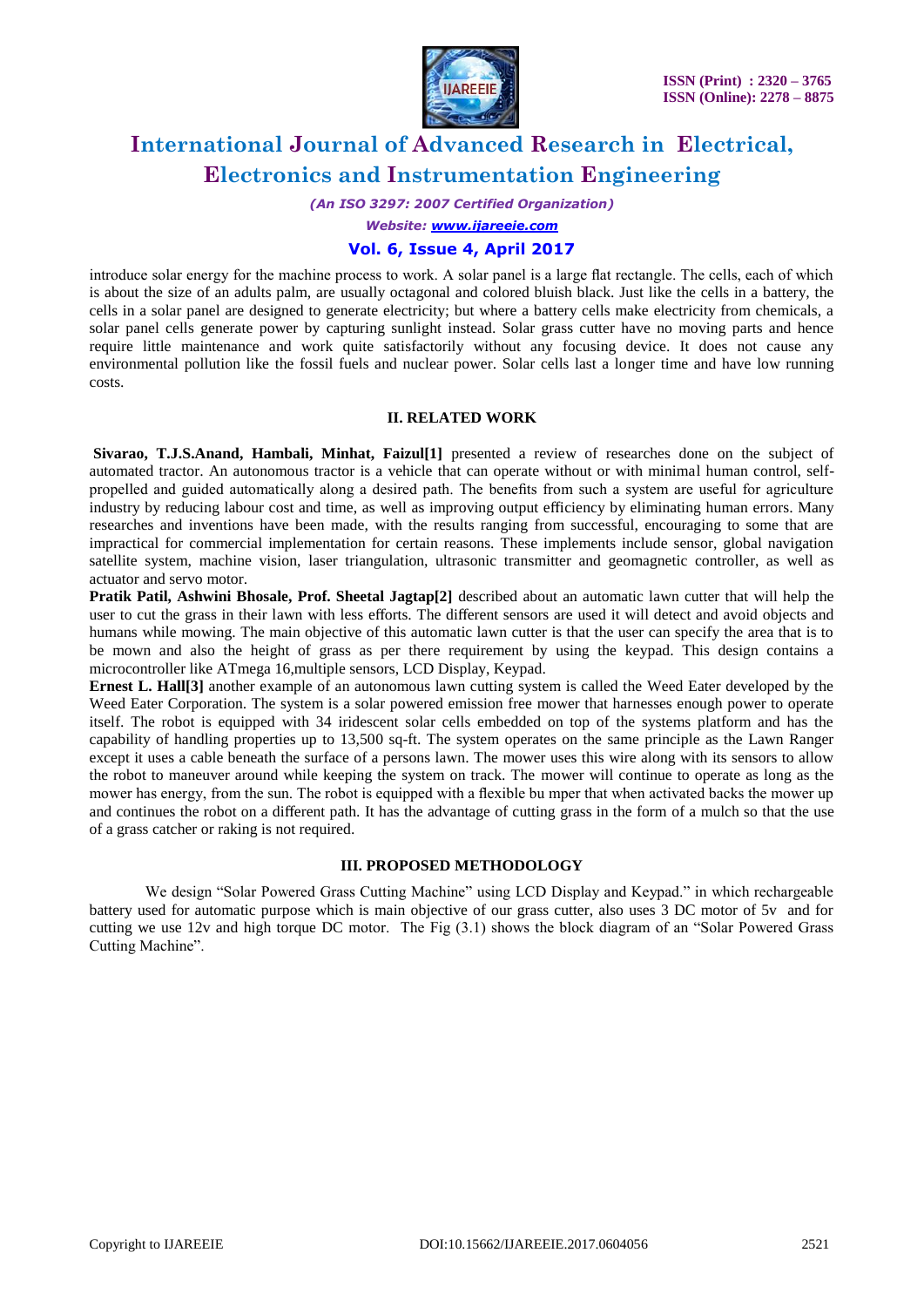

*(An ISO 3297: 2007 Certified Organization) Website: [www.ijareeie.com](http://www.ijareeie.com/)* **Vol. 6, Issue 4, April 2017**



**Fig 3.1 Block Diagram of Proposed System**

The Hardware components which include,

- . PIC Microcontroller
- . LCD Display
- . Ultrasonic Sensor
- . Driver Circuit
- . Relay
- . Robot Model
- . Dc Motor
- .Zigbee

To give a brief description of the project, The fig (a) shows the block diagram of "Solar Powered Fully Automated Grass Cutting Machine". This design contains a microcontroller, ultrasonic sensors. Adding these elements together, we get our robotic grass cutter. The goal was to let our robot see the difference between grass and concrete while monitoring its surroundings continuously. Initially, we had an idea what type of sensors we wanted to use. we wanted object detection an ultrasonic sensor to detect if the robot was heading into an object. Safety is the main concern when designing a robot with blades.For inserting input we use Keypad in 16\*2 matrix. The programing was done in MP Lab and Proteus by using PIC16F877 IC.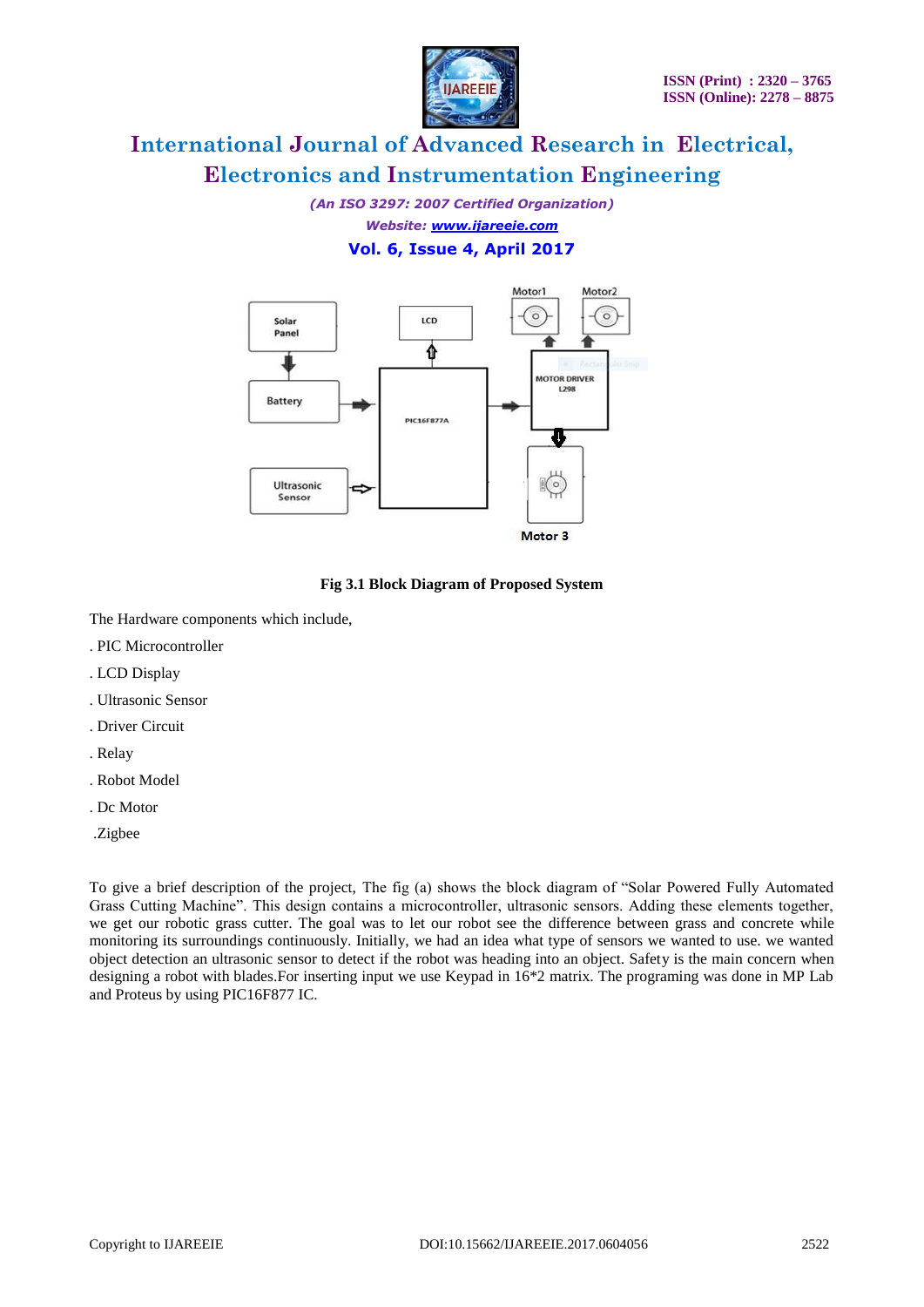

*(An ISO 3297: 2007 Certified Organization) Website: [www.ijareeie.com](http://www.ijareeie.com/)* **Vol. 6, Issue 4, April 2017 IV. RESULTS AND DISCUSSION**

### **A. Hardware Setup**



**Fig 4(a) Hardware Setup**

Fig  $4(a)$  shows the hard ware set up consist of seven sections which are power supply unit, zigbee module, voltage regulator, relay, alarm, battery and a PIC16F877 microcontroller

### **B: Remote Setup**



**Fig 4(b) Remote Setup**